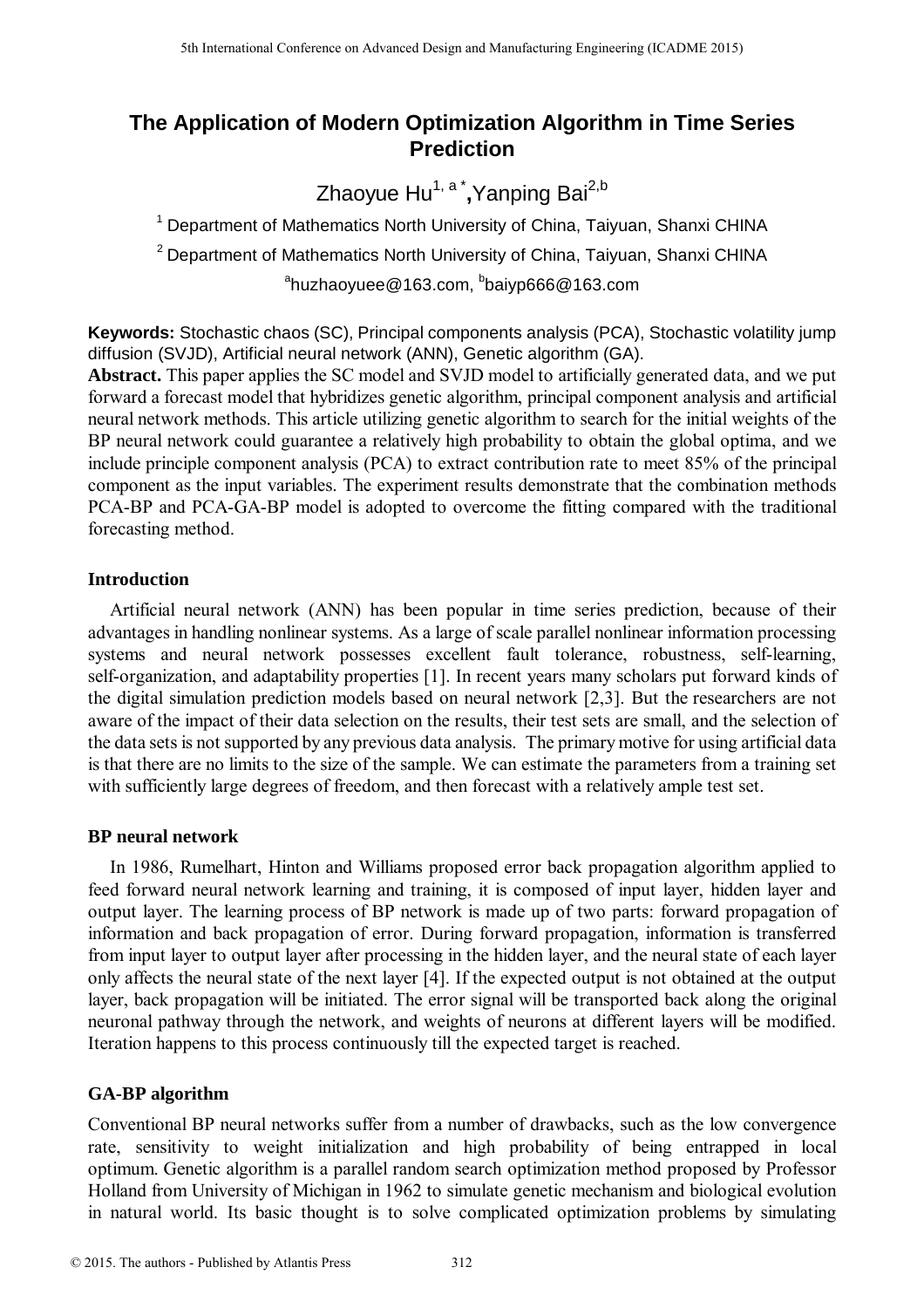biological and human evolution [5]. Genetic algorithm are a global optimization algorithm, being capable of finding the globally optimal solution in complex networks, utilizing genetic algorithm to search for the initial weights of the BP neural network could guarantee a relatively high probability to obtain the global optima.

#### **Principal component analysis**

Principal component analysis was introduced by Pearson in 1901 and further developed by Hotelling in 1933. The main idea of principal component analysis is to recombine numerous indexes with correlation into a new group of irrelevant comprehensive indexes which will replace the original indexes [6]. Its mathematical model is as follows:

For sample data, the information matrix of observing p variables and  $x_1, x_2, L x_p$ , samples is:

$$
X = \begin{pmatrix} x_{11} & x_{12} & \mathbf{L} & x_{1p} \\ x_{21} & x_{22} & \mathbf{L} & x_{2p} \\ \mathbf{M} & \mathbf{M} & \mathbf{M} & \mathbf{M} \\ x_{n1} & x_{n2} & \mathbf{L} & x_{np} \end{pmatrix} = (x_1, x_2, \mathbf{L} & x_p), x_j = \begin{pmatrix} x_{1j} \\ x_{2j} \\ \mathbf{M} \\ \mathbf{M} \\ x_{nj} \end{pmatrix} j = 1, 2, \mathbf{L} , p
$$
\n(1)

Principal component analysis is integrated *p* observation variable to become a new variable *p* ,

$$
\begin{cases}\nF_1 = a_{11}x_1 + a_{12}x_2 + L a_{1p}x_p \\
F_2 = a_{21}x_1 + a_{22}x_2 + L a_{2p}x_p \\
L L\n\end{cases}
$$
\n
$$
(2)
$$
\n
$$
F_p = a_{p1}x_1 + a_{p2}x_2 + L a_{pp}x_p
$$

#### **Experimental results**

In this paper, applies the stochastic chaos (SC) model and Stochastic volatility/jump diffusion (SVJD )model to artificially generated data, and the experiment was conducted in the MATLAB (R2014b). The SC model and the SVJD model were presented by Equation (4) and Equation (5). The total number of samples is 2000, since the artificial data in this paper are intended to replicate properties of higher-frequency data, we select a lag length of ten, among the data, the data of the first 1970 are for training and those of the late 20 are for testing.

$$
\begin{cases}\n y_n = 4 \cdot a_n \cdot y_{n-1} \cdot (1 - y_{n-1}) \\
 y_0 = 0.5 \\
 a_n \sim U(0,1)\n\end{cases}
$$
\n(4)

The stochastic term  $q_i$  is a draw from a random uniform distribution. The variable  $y_n$  depends on its own lag  $y_{n-1}$ , multiplied by a factor of 4.

$$
\begin{cases}\ndS(t) = (r - d\overline{k}) \cdot S(t)dt + \sqrt{V(t)} \cdot S(t) dZ(t) \\
+k \cdot S(t) dq(t), S(0) = S; \\
dV(t) = (q - eV(t))dt + e\sqrt{V(t)} \cdot dZ_{\nu}(t), V(0) = V; \\
In(1 + k): \ j \ (In \left[1 + \overline{k}\right] - 0.5d, d^2)\n\end{cases} (5)
$$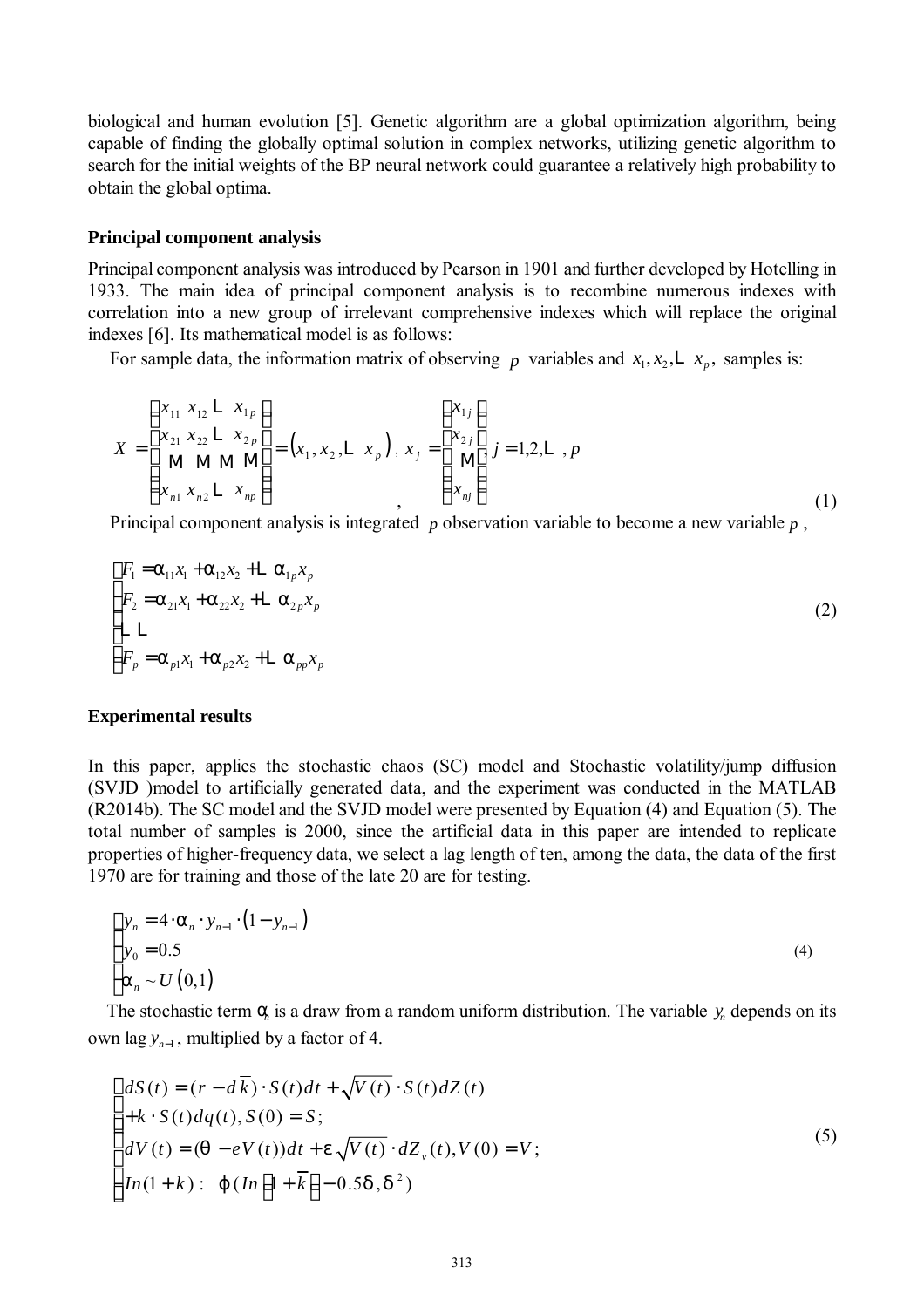Where  $S(t)$  is the asset price, r is the risk free interest rate, d is the annual frequency of jumps, k is the jump size,  $V(t)$  is the diffusion component of return variance,  $dq(t)$  is a Poisson counter with intensity *d*,  $prob(dq = 1) = d \cdot dt$ , *d* is standard deviation, *q* is the mean of the conditional variance, *e* is the mean-reversion coefficient, *e* is the variance of the volatility process,  $dZ(t)$  and  $dZ<sub>v</sub>(t)$  are correlated wiener processes with constant correlation *r* .

To validate the effectiveness of the proposed algorithm in this article, we select typical benchmark test function mean squared error (MSE) and squared correlation coefficient ( $R<sup>2</sup>$ ) to validate the optimization performance of algorithms, and squared correlation coefficient ( $R<sup>2</sup>$ ) is the better for more close to 1. The experimental results are shown in Table 1 Table 2, Figure 1 and Figure 2.

| Test Index | MSE    | $R^2$  | Time(s) | <b>CCR</b> | PCN |
|------------|--------|--------|---------|------------|-----|
| <b>BP</b>  | 0.1451 | 89.84% | 97      |            |     |
| PCA-BP     | 0.0196 | 86.38% | 86      | 87.12%     |     |
| $GA-BP$    | 0.0023 | 90.18% | 117     |            |     |
| PCA-GA-BP  | 0.0002 | 98.01% | 110     | 87.47%     |     |

**Table 1.** The test results of SC model

| Test Index | MSE    | $R^2$  | Time(s) | <b>CCR</b> | <b>PCN</b> |
|------------|--------|--------|---------|------------|------------|
| BP         | 0.2069 | 85.12% | 96      |            |            |
| PCA-BP     | 0.0121 | 87.35% | 88      | 88.62%     |            |
| $GA-BP$    | 0.0009 | 95.28% | 136     |            |            |
| PCA-GA-BP  | 0.0002 | 99.89% | 114     | 93.37%     |            |

**Table 2.** The test results of SVJD model

Where PCN represents principal component number, CCR represents cumulative contribution rate. Through the comparison among Table 1 and Table 2, Figure 1 and Figure 2, we can find that the testing errors of making combination predictions are more desirable than making mere BP prediction. The combination predictions model are more better by combining PCA with BP neural networks, and run time are more shorter.



**Figure 1.** The test result of the SC model: (a) Test results of the SC model in BP; (b) Test results of the SC model in GA-BP; (c) Test results of the SC model in PCA-BP; (d) Test results of the SC model in PCA-GA-BP.